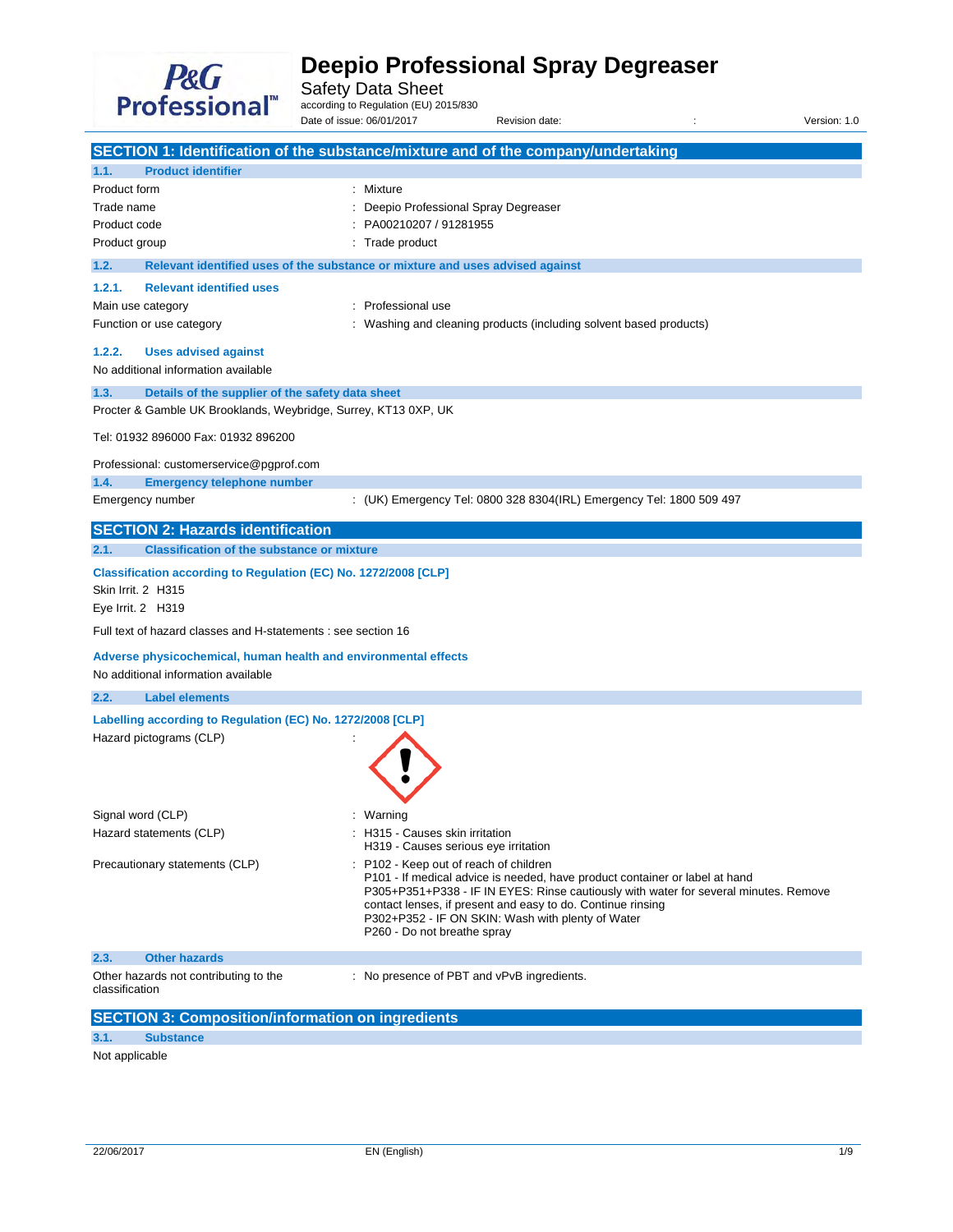### Safety Data Sheet<br>according to Regulation (EU) 2015/830

| 3.2.<br><b>Mixture</b>       |                                                                                                         |               |                                                                                                                                                                          |
|------------------------------|---------------------------------------------------------------------------------------------------------|---------------|--------------------------------------------------------------------------------------------------------------------------------------------------------------------------|
| <b>Name</b>                  | <b>Product identifier</b>                                                                               | $\frac{9}{6}$ | <b>Classification according to</b><br><b>Requlation (EC) No. 1272/2008</b><br>[CLP]                                                                                      |
| Alcohol                      | (CAS No) 64-17-5<br>(EC No) 200-578-6<br>(EC Index No) 603-002-00-5<br>(REACH-no) 01-2119457610-43-0479 | $1 - 5$       | Flam. Lig. 2, H225<br>Eye Irrit. 2, H319                                                                                                                                 |
| Propylene Glycol Butyl Ether | (CAS No) 5131-66-8<br>(EC No) 225-878-4                                                                 | $1 - 5$       | Acute Tox. Not classified<br>(Inhalation:dust, mist)<br>Skin Irrit. 2, H315<br>Eye Irrit. 2, H319                                                                        |
| Ethanolamine                 | (CAS No) 141-43-5<br>(EC No) 205-483-3<br>(REACH-no) 01-2119486455-28                                   | $1 - 5$       | Acute Tox. 4 (Oral), H302<br>Acute Tox. 4 (Dermal), H312<br>Acute Tox. 4 (Inhalation: vapour), H332<br>Skin Corr. 1B, H314<br>STOT SE 3, H335<br>Aquatic Chronic 3, H412 |
| C9-11 Pareth-8               | (CAS No) 68439-46-3<br>(EC No) Polymer                                                                  | $1 - 5$       | Acute Tox. 4 (Oral), H302<br>Eye Dam. 1, H318                                                                                                                            |

Full text of H-statements: see section 16

| <b>SECTION 4: First aid measures</b>                                |                                                                                                                                                                                                            |
|---------------------------------------------------------------------|------------------------------------------------------------------------------------------------------------------------------------------------------------------------------------------------------------|
| <b>Description of first aid measures</b><br>4.1.                    |                                                                                                                                                                                                            |
| First-aid measures after inhalation                                 | : IF INHALED: remove victim to fresh air and keep at rest in a position comfortable for breathing.<br>Immediately call a POISON CENTER or doctor/physician.                                                |
| First-aid measures after skin contact                               | IF ON SKIN: Wash with plenty of soap and water. Take off contaminated clothing and wash<br>before reuse. If skin irritation occurs: Get immediate medical advice/attention. Discontinue use<br>of product. |
| First-aid measures after eye contact                                | IF IN EYES: Rinse cautiously with water for several minutes. Remove contact lenses, if present<br>and easy to do. Continue rinsing. Immediately call a POISON CENTER or doctor/physician.                  |
| First-aid measures after ingestion                                  | IF SWALLOWED: rinse mouth. Do NOT induce vomiting. Immediately call a POISON CENTER<br>or doctor/physician.                                                                                                |
| 4.2.<br>Most important symptoms and effects, both acute and delayed |                                                                                                                                                                                                            |
| Symptoms/effects after inhalation                                   | : Coughing. sneezing. Headache. Drowsiness. Dizziness. Shortness of breath.                                                                                                                                |
| Symptoms/effects after skin contact                                 | Redness. Swelling. dryness. Itching.                                                                                                                                                                       |
| Symptoms/effects after eye contact                                  | Pain. Redness. Swelling.                                                                                                                                                                                   |
| Symptoms/effects after ingestion                                    | Oral mucosal or gastro-intestinal irritation. Nausea. Vomiting. Excessive secretion. Diarrhea.                                                                                                             |
| 4.3.                                                                | Indication of any immediate medical attention and special treatment needed                                                                                                                                 |
| Refer to section 4.1.                                               |                                                                                                                                                                                                            |
| <b>SECTION 5: Firefighting measures</b>                             |                                                                                                                                                                                                            |
| <b>Extinguishing media</b><br>5.1.                                  |                                                                                                                                                                                                            |
| Suitable extinguishing media                                        | : Dry chemical powder, alcohol-resistant foam, carbon dioxide (CO2).                                                                                                                                       |
| 5.2.<br>Special hazards arising from the substance or mixture       |                                                                                                                                                                                                            |
| Fire hazard                                                         | No fire hazard. Non combustible.                                                                                                                                                                           |
| <b>Explosion hazard</b>                                             | Product is not explosive.                                                                                                                                                                                  |
| Reactivity                                                          | No dangerous reactions known.                                                                                                                                                                              |
| 5.3.<br><b>Advice for firefighters</b>                              |                                                                                                                                                                                                            |
|                                                                     |                                                                                                                                                                                                            |

### Firefighting instructions : No specific firefighting instructions required. Protection during firefighting **interest in case of inadequate ventilation wear respiratory protection.**

|                 | <b>SECTION 6: Accidental release measures</b>                       |                                                                                                                      |
|-----------------|---------------------------------------------------------------------|----------------------------------------------------------------------------------------------------------------------|
| 6.1.            | Personal precautions, protective equipment and emergency procedures |                                                                                                                      |
| 6.1.1.          | For non-emergency personnel<br>Protective equipment                 | : Wear suitable gloves and eye/face protection.                                                                      |
| 6.1.2.          | For emergency responders<br>Protective equipment                    | : Wear suitable gloves and eye/face protection.                                                                      |
| 6.2.            | <b>Environmental precautions</b>                                    |                                                                                                                      |
|                 |                                                                     | Consumer products ending up down the drain after use. Prevent soil and water pollution. Prevent spreading in sewers. |
| 6.3.            | Methods and material for containment and cleaning up                |                                                                                                                      |
| For containment |                                                                     | : Scoop absorbed substance into closing containers.                                                                  |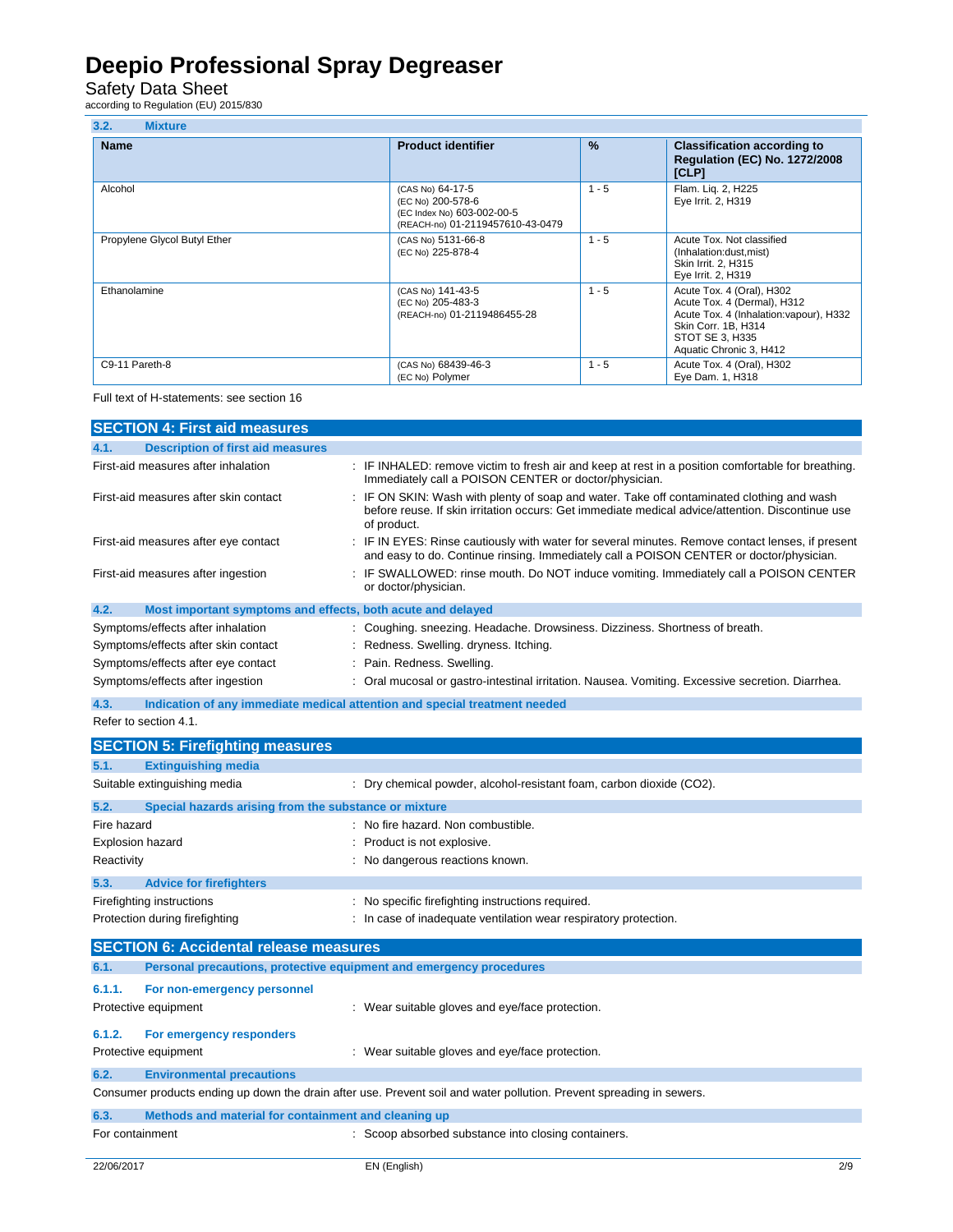### Safety Data Sheet<br>according to Regulation (EU) 2015/830

|              | according to regulation (EO) 2019/050                        |                                                                                                                                                                                                                                                                                                         |
|--------------|--------------------------------------------------------------|---------------------------------------------------------------------------------------------------------------------------------------------------------------------------------------------------------------------------------------------------------------------------------------------------------|
|              | Methods for cleaning up                                      | Small quantities of liquid spill: take up in non-combustible absorbent material and shovel into<br>container for disposal. Large spills: contain released substance, pump into suitable containers.<br>This material and its container must be disposed of in a safe way, and as per local legislation. |
| 6.4.         | <b>Reference to other sections</b>                           |                                                                                                                                                                                                                                                                                                         |
|              | Refer to Sections 8 and 13.                                  |                                                                                                                                                                                                                                                                                                         |
|              | <b>SECTION 7: Handling and storage</b>                       |                                                                                                                                                                                                                                                                                                         |
| 7.1.         | <b>Precautions for safe handling</b>                         |                                                                                                                                                                                                                                                                                                         |
|              | Precautions for safe handling                                | : Do not eat, drink or smoke when using this product. Do not handle until all safety precautions<br>have been read and understood.                                                                                                                                                                      |
| 7.2.         | Conditions for safe storage, including any incompatibilities |                                                                                                                                                                                                                                                                                                         |
|              | Storage conditions                                           | : Store in original container. Refer to section 10.                                                                                                                                                                                                                                                     |
|              | Incompatible products                                        | Refer to section 10.                                                                                                                                                                                                                                                                                    |
|              | Incompatible materials                                       | $:$ Refer to section 10.                                                                                                                                                                                                                                                                                |
|              | Information on mixed storage                                 | : Not applicable.                                                                                                                                                                                                                                                                                       |
| Storage area |                                                              | : Store in a cool area. Store in a dry area.                                                                                                                                                                                                                                                            |

**7.3. Specific end use(s)** 

Cleaning/washing agents and additives.

#### **SECTION 8: Exposure controls/personal protection**

#### **8.1. Control parameters**

#### **8.1.1. National limit values**

| Ethanolamine (141-43-5) |                               |                         |
|-------------------------|-------------------------------|-------------------------|
| United Kingdom          | WEL TWA (mg/m <sup>3</sup> )  | $2.5 \,\mathrm{mq/m^3}$ |
| United Kingdom          | WEL TWA (ppm)                 | ppm                     |
| United Kingdom          | WEL STEL (mg/m <sup>3</sup> ) | $7.6 \,\mathrm{mq/m^3}$ |
| United Kingdom          | WEL STEL (ppm)                | 3 ppm                   |
| Alcohol (64-17-5)       |                               |                         |
| United Kingdom          | WEL TWA (mg/m <sup>3</sup> )  | 1920 mg/m $3$           |
| United Kingdom          | WEL TWA (ppm)                 | 1000 ppm                |

#### **8.1.2. Monitoring procedures: DNELS, PNECS, OEL**

| Ethanolamine (141-43-5)                  |                           |
|------------------------------------------|---------------------------|
| DNEL/DMEL (Workers)                      |                           |
| Long-term - systemic effects, dermal     | 1 mg/kg bodyweight/day    |
| Long-term - local effects, inhalation    | $3.3 \text{ mg/m}^3$      |
| DNEL/DMEL (General population)           |                           |
| Long-term - systemic effects, oral       | 3.75 mg/kg bodyweight/day |
| Long-term - systemic effects, dermal     | 0.24 mg/kg bodyweight/day |
| Long-term - local effects, inhalation    | $2 \text{ mg/m}^3$        |
| PNEC (Water)                             |                           |
| PNEC aqua (freshwater)                   | $0.085$ mg/l              |
| PNEC aqua (marine water)                 | $0.0085$ mg/l             |
| PNEC aqua (intermittent, freshwater)     | $0.028$ mg/l              |
| PNEC (Sediment)                          |                           |
| PNEC sediment (freshwater)               | $0.434$ mg/kg dwt         |
| PNEC sediment (marine water)             | 0.043 mg/kg dwt           |
| PNEC (Soil)                              |                           |
| PNEC soil                                | 0.037 mg/kg dwt           |
| PNEC (STP)                               |                           |
| PNEC sewage treatment plant              | 100 mg/l                  |
| Alcohol (64-17-5)                        |                           |
| DNEL/DMEL (Workers)                      |                           |
| Acute - local effects, inhalation        | 1900 mg/m <sup>3</sup>    |
| Long-term - systemic effects, dermal     | 343 mg/kg bodyweight/day  |
| Long-term - systemic effects, inhalation | $950$ mg/m <sup>3</sup>   |
| DNEL/DMEL (General population)           |                           |
| Acute - local effects, inhalation        | 950 mg/m $3$              |
| Long-term - systemic effects, oral       | 87 mg/kg bodyweight/day   |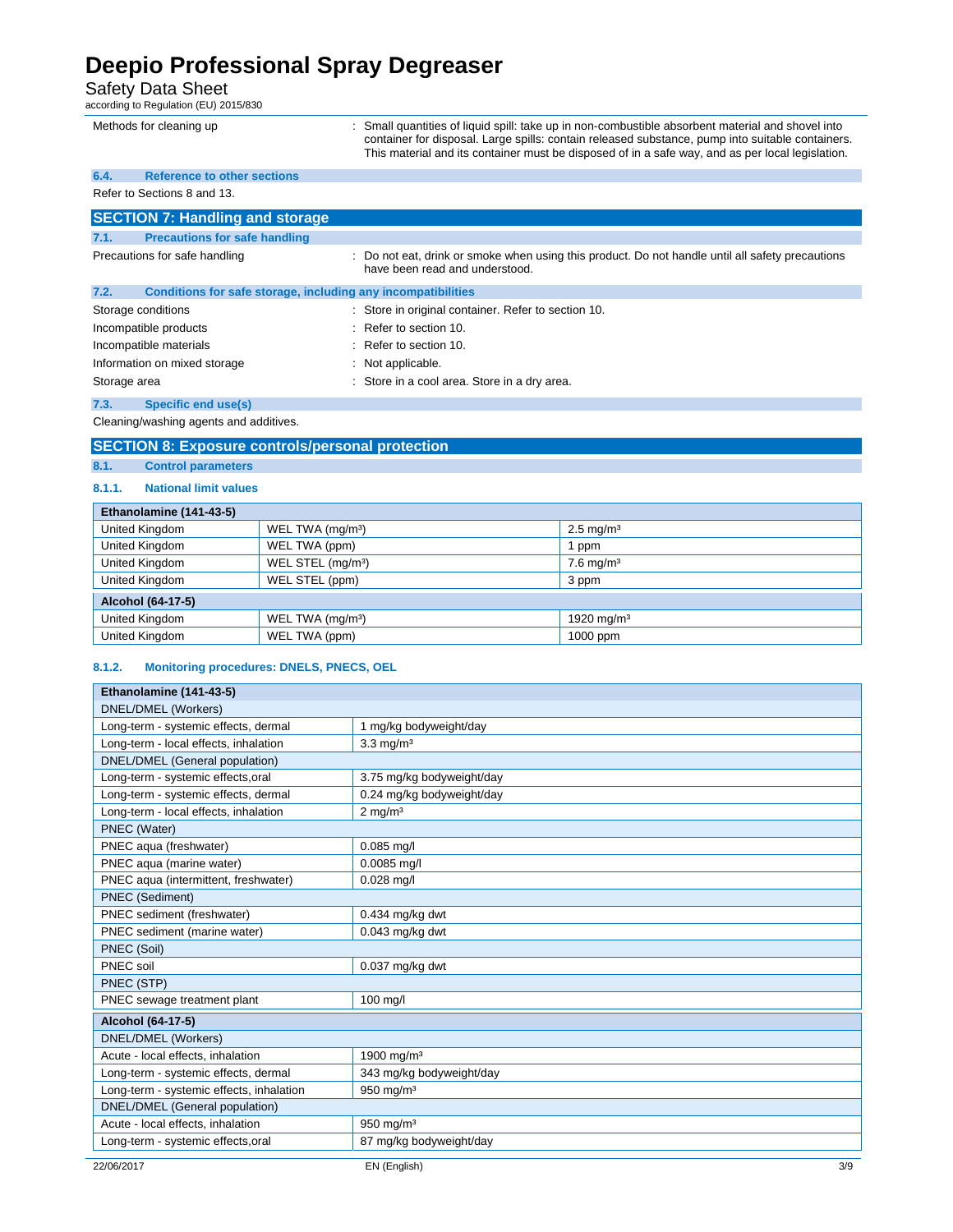### Safety Data Sheet<br>according to Regulation (EU) 2015/830

| Alcohol (64-17-5)                        |                           |
|------------------------------------------|---------------------------|
| Long-term - systemic effects, inhalation | 114 mg/m $3$              |
| Long-term - systemic effects, dermal     | 206 mg/kg bodyweight/day  |
| PNEC (Water)                             |                           |
| PNEC aqua (freshwater)                   | $0.96$ mg/l               |
| PNEC aqua (marine water)                 | $0.79$ mg/l               |
| PNEC aqua (intermittent, freshwater)     | $2.75$ mg/l               |
| PNEC (Sediment)                          |                           |
| PNEC sediment (freshwater)               | 3.6 mg/kg dwt             |
| PNEC sediment (marine water)             | 2.9 mg/kg dwt             |
| PNEC (Soil)                              |                           |
| PNEC soil                                | 0.63 mg/kg dwt            |
| PNEC (STP)                               |                           |
| PNEC sewage treatment plant              | 580 mg/l                  |
| Propylene Glycol Butyl Ether (5131-66-8) |                           |
| DNEL/DMEL (Workers)                      |                           |
| Long-term - systemic effects, dermal     | 44 mg/kg bodyweight/day   |
| Long-term - systemic effects, inhalation | 270.5 mg/m <sup>3</sup>   |
| DNEL/DMEL (General population)           |                           |
| Long-term - systemic effects, oral       | 8.75 mg/kg bodyweight/day |
| Long-term - systemic effects, inhalation | 33.8 mg/m <sup>3</sup>    |
| Long-term - systemic effects, dermal     | 16 mg/kg bodyweight/day   |
| PNEC (Water)                             |                           |
| PNEC aqua (freshwater)                   | $0.525$ mg/l              |
| PNEC aqua (marine water)                 | $0.0525$ mg/l             |
| PNEC aqua (intermittent, freshwater)     | 5.25 mg/l                 |
| PNEC (Sediment)                          |                           |
| PNEC sediment (freshwater)               | 2.36 mg/kg dwt            |
| PNEC sediment (marine water)             | $0.236$ mg/kg dwt         |
| PNEC (Soil)                              |                           |
| PNEC soil                                | 0.16 mg/kg dwt            |
| PNEC (STP)                               |                           |
| PNEC sewage treatment plant              | 10 mg/l                   |

#### **8.2. Exposure controls**

8.2.1. Appropriate engineering controls : Not applicable.

8.2.2. Personal protective equipment

 Protective personal equipment only required in case of professional use or for large packs (not for household packs). For consumer use please follow recommendation as indicated on the label of the product.

| Hand protection          | Wear suitable gloves.     |
|--------------------------|---------------------------|
| Eye protection           | Wear eye/face protection. |
| Skin and body protection | Not applicable.           |
| Respiratory protection   | Not applicable.           |

8.2.3. Environmental exposure controls

Prevent that the undiluted product reaches surface waters.

Colour No data available Odour pleasant (perfume).

pH No data available

|                 | <b>SECTION 9: Physical and chemical properties</b>    |         |      |                          |
|-----------------|-------------------------------------------------------|---------|------|--------------------------|
| 9.1.            | Information on basic physical and chemical properties |         |      |                          |
|                 |                                                       |         |      |                          |
| <b>Property</b> |                                                       | Value   | Unit | <b>Test method/Notes</b> |
| Appearance      |                                                       | Liauid. |      |                          |
| Physical state  |                                                       | Liquid  |      |                          |

Odour threshold **ppm** Perceived odor at typical use conditions **Perceived odor at typical use conditions**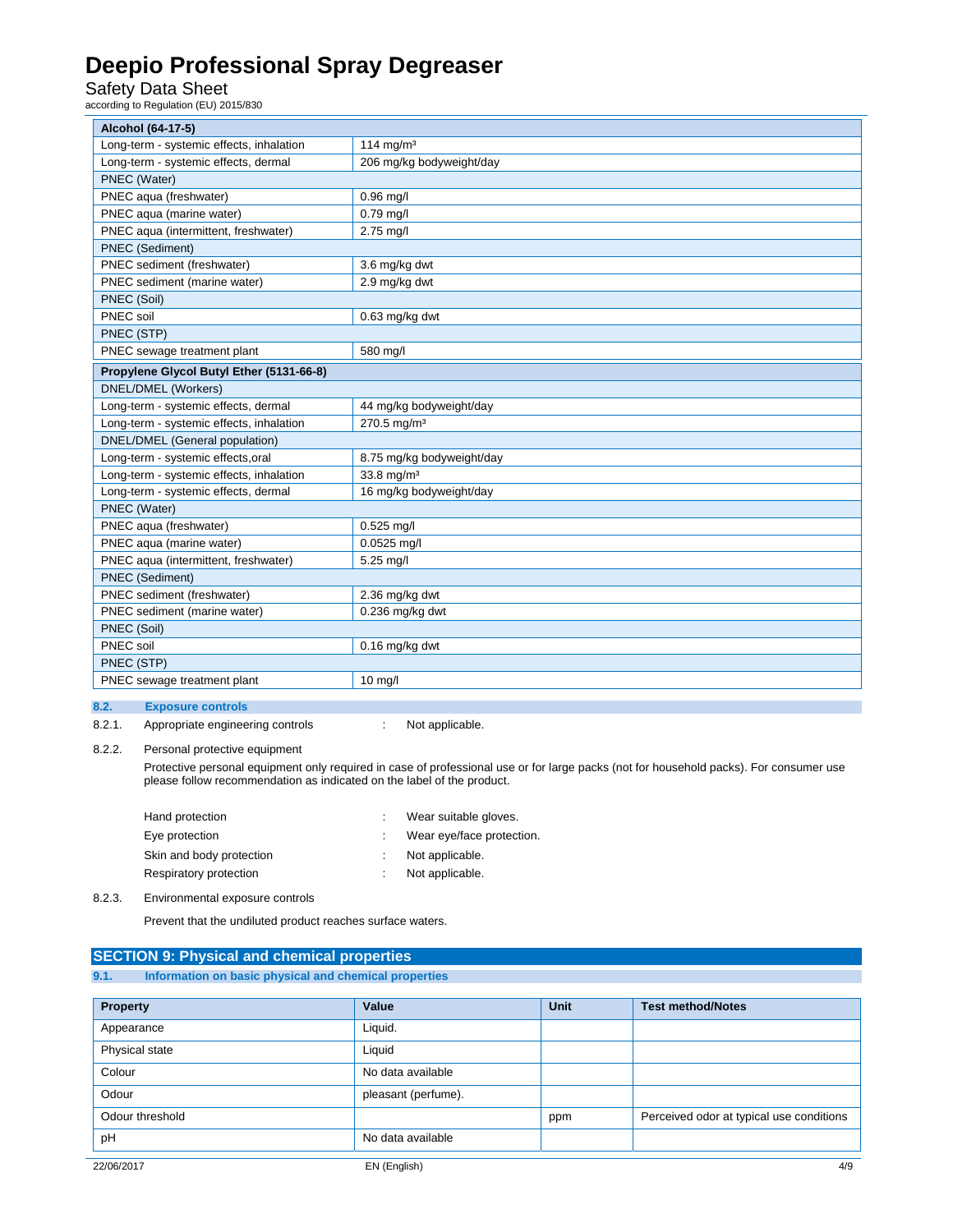Safety Data Sheet<br>according to Regulation (EU) 2015/830

| <b>Property</b>                                           | Value                                                                                                                                                       | Unit             | <b>Test method/Notes</b>                                                                             |
|-----------------------------------------------------------|-------------------------------------------------------------------------------------------------------------------------------------------------------------|------------------|------------------------------------------------------------------------------------------------------|
| Melting point                                             |                                                                                                                                                             | °C               | Not available. This property is not<br>relevant for the safety and classification<br>of this product |
| Freezing point                                            |                                                                                                                                                             |                  | Not available. This property is not<br>relevant for the safety and classification<br>of this product |
| Boiling point                                             | No data available                                                                                                                                           |                  |                                                                                                      |
| Flash point                                               | 52                                                                                                                                                          | °C               | cc Pensky Martens                                                                                    |
| Relative evaporation rate (butylacetate=1)                |                                                                                                                                                             |                  | Not available. This property is not<br>relevant for the safety and classification<br>of this product |
| Flammability (solid, gas)                                 |                                                                                                                                                             |                  | Not applicable. This property is not<br>relevant for liquid product forms                            |
| <b>Explosive limits</b>                                   |                                                                                                                                                             | g/m <sup>3</sup> | Not available. This property is not<br>relevant for the safety and classification<br>of this product |
| Vapour pressure                                           |                                                                                                                                                             |                  | Not available. This property is not<br>relevant for the safety and classification<br>of this product |
| Relative density                                          | No data available                                                                                                                                           |                  |                                                                                                      |
| Solubility                                                | Soluble in water.                                                                                                                                           |                  |                                                                                                      |
| Log Pow                                                   |                                                                                                                                                             |                  | Not applicable. This property is not<br>relevant for mixtures                                        |
| Auto-ignition temperature                                 |                                                                                                                                                             |                  | Not available. This property is not<br>relevant for the safety and classification<br>of this product |
| Decomposition temperature                                 |                                                                                                                                                             | $^{\circ}$ C     | Not available. This property is not<br>relevant for the safety and classification<br>of this product |
| Viscosity                                                 | 5                                                                                                                                                           | cP               |                                                                                                      |
| <b>Explosive properties</b>                               | Not applicable. This product is not classified as explosive as it does not contain any<br>substances which possesses explosive properties CLP (Art 14 (2)). |                  |                                                                                                      |
| Oxidising properties                                      | Not applicable. This product is not classified as oxidizing as it does not contain any<br>substances which possesses oxidizing properties CLP (Art 14 (2)). |                  |                                                                                                      |
| <b>Other information</b><br>9.2.                          |                                                                                                                                                             |                  |                                                                                                      |
| No additional information available                       |                                                                                                                                                             |                  |                                                                                                      |
| <b>SECTION 10: Stability and reactivity</b>               |                                                                                                                                                             |                  |                                                                                                      |
| 10.1.<br><b>Reactivity</b>                                |                                                                                                                                                             |                  |                                                                                                      |
| No dangerous reactions known.                             |                                                                                                                                                             |                  |                                                                                                      |
| 10.2.<br><b>Chemical stability</b>                        |                                                                                                                                                             |                  |                                                                                                      |
| Stable under normal conditions.                           |                                                                                                                                                             |                  |                                                                                                      |
| 10.3.<br><b>Possibility of hazardous reactions</b>        |                                                                                                                                                             |                  |                                                                                                      |
| Refer to section 10.1 on Reactivity.                      |                                                                                                                                                             |                  |                                                                                                      |
| <b>Conditions to avoid</b><br>10.4.                       |                                                                                                                                                             |                  |                                                                                                      |
| Not required for normal conditions of use.                |                                                                                                                                                             |                  |                                                                                                      |
| 10.5.<br><b>Incompatible materials</b><br>Not applicable. |                                                                                                                                                             |                  |                                                                                                      |
| 10.6.<br><b>Hazardous decomposition products</b>          |                                                                                                                                                             |                  |                                                                                                      |
| None under normal use.                                    |                                                                                                                                                             |                  |                                                                                                      |
| <b>SECTION 11: Toxicological information</b>              |                                                                                                                                                             |                  |                                                                                                      |
| 11.1.<br>Information on toxicological effects             |                                                                                                                                                             |                  |                                                                                                      |
| 11.1.1.<br><b>Mixture</b>                                 |                                                                                                                                                             |                  |                                                                                                      |
| Deepio Professional Spray Degreaser                       |                                                                                                                                                             |                  |                                                                                                      |
| Acute toxicity                                            | Not classified (*)                                                                                                                                          |                  |                                                                                                      |

| toxicity<br>Acute                 | $\overline{1}$<br>. .<br>classified<br>-NG<br>n |
|-----------------------------------|-------------------------------------------------|
| Ski<br>corrosi<br>sion/irritation | rritation.<br>$\sim$<br><b></b><br>``           |
|                                   |                                                 |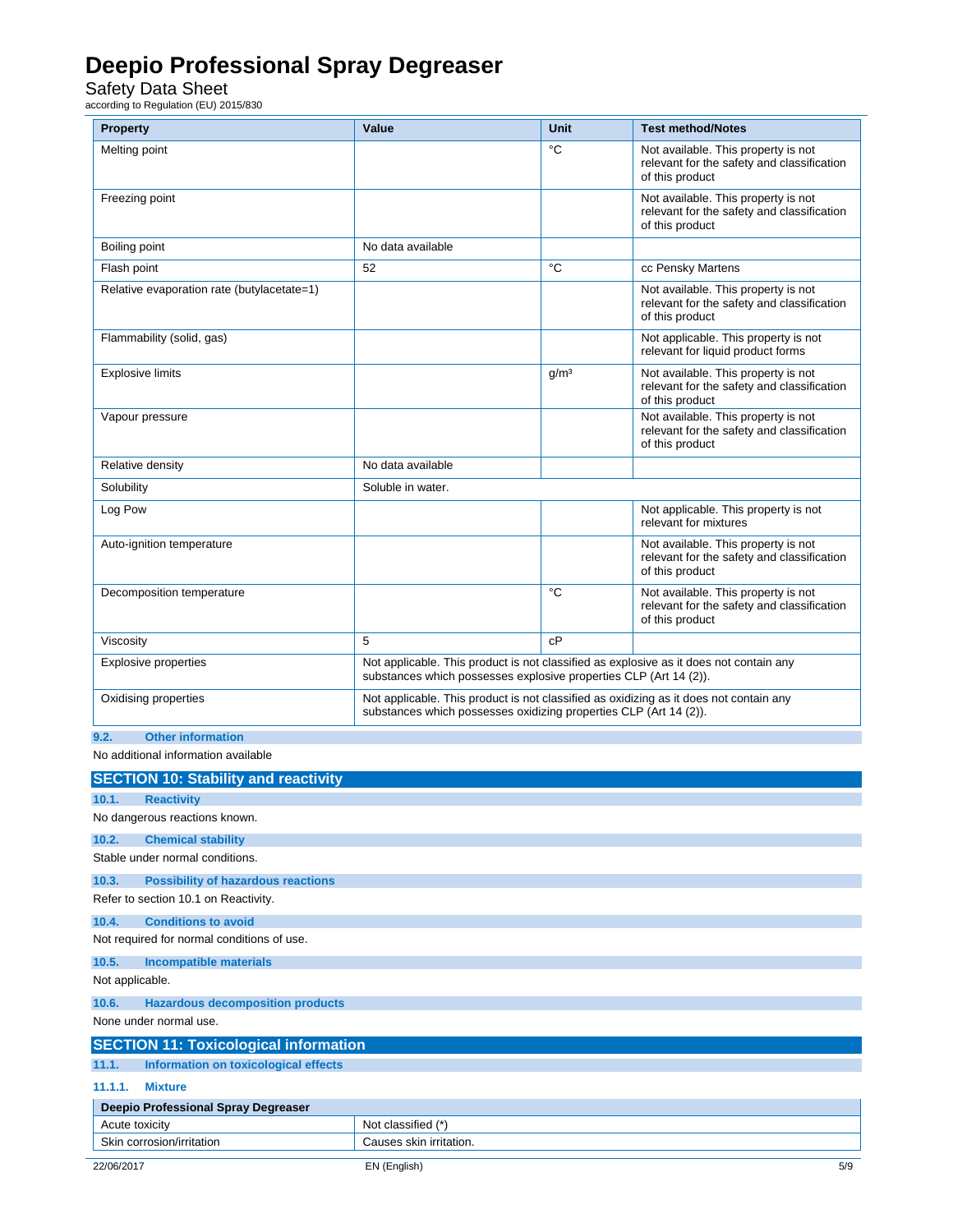### Safety Data Sheet<br>according to Regulation (EU) 2015/830

| <b>Deepio Professional Spray Degreaser</b>            |                                |  |
|-------------------------------------------------------|--------------------------------|--|
| Serious eye damage/irritation                         | Causes serious eye irritation. |  |
| Respiratory or skin sensitisation                     | Not classified (*)             |  |
| Germ cell mutagenicity                                | Not classified (*)             |  |
| Carcinogenicity                                       | Not classified (*)             |  |
| Reproductive toxicity                                 | Not classified (*)             |  |
| Specific target organ toxicity (single exposure)      | Not classified (*)             |  |
| Specific target organ toxicity (repeated<br>exposure) | Not classified (*)             |  |
| Aspiration hazard                                     | Not classified (*)             |  |

(\*) Based upon available data of the substances and/or the product, product classification criteria are not met. See Section 2 and Section 16 for applicable hazard classification and classification procedure, respectively.

#### **11.1.2. Substances in the mixture**

Acute toxicity:

| 1.00101010110117                            |                            |  |  |
|---------------------------------------------|----------------------------|--|--|
| Ethanolamine (141-43-5)                     |                            |  |  |
| 1089 mg/kg bw (//OECD 401)<br>LD50 oral rat |                            |  |  |
| Alcohol (64-17-5)                           |                            |  |  |
| LD50 oral rat                               | 10470 mg/kg bw (OECD 401)  |  |  |
| C9-11 Pareth-8 (68439-46-3)                 |                            |  |  |
| LD50 oral rat                               | >300-2000 mg/kg bw         |  |  |
| Propylene Glycol Butyl Ether (5131-66-8)    |                            |  |  |
| LD50 oral rat                               | 3300 mg/kg bw (OECD 401)   |  |  |
| LD50 dermal rat                             | > 2000 mg/kg bw (OECD 402) |  |  |

#### **SECTION 12: Ecological information**

**12.1. Toxicity** 

Ecology - general **interpretatal intervals on the functioning** of water treatment plants under normal use conditions as recommended. The product is not considered harmful to aquatic organisms nor to cause long-term adverse effects in the environment.

| Ethanolamine (141-43-5)                  |                                                          |  |  |
|------------------------------------------|----------------------------------------------------------|--|--|
| LC50 fishes 1                            | 349 mg/l EC 440/2008 C.1; Cyprinus carpio; 96 h          |  |  |
| EC50 Daphnia 1                           | 65 mg/l EC 440/2008 C.2; Daphnia magna; 48 h             |  |  |
| ErC50 (algae)                            | 2.8 mg/l OECD 201; Pseudokirchneriella subcapitata; 72 h |  |  |
| NOEC (chronic)                           | > 1000 mg/l OECD 209; 0.02083 d                          |  |  |
| NOEC chronic fish                        | 1.24 mg/l OECD 210; Oryzias latipes; 41 d                |  |  |
| NOEC chronic crustacea                   | 0.85 mg/l OECD 202; Daphnia magna; 21 d                  |  |  |
| NOEC chronic algae                       | 1 mg/l OECD 201; Pseudokirchneriella subcapitata; 3 d    |  |  |
| Alcohol (64-17-5)                        |                                                          |  |  |
| LC50 fishes 1                            | 14200 mg/l US EPA E03-05; Pimephales promelas; 96 h      |  |  |
| LC50 other aquatic organisms 1           | > 1000 mg/l OECD 209; 3 h                                |  |  |
| EC50 Daphnia 1                           | 5012 mg/l ASTM E729-80; Ceriodaphnia dubia; 48 h         |  |  |
| ErC50 (algae)                            | 275 mg/l //OECD 201; Chlorella vulgaris; 72 h            |  |  |
| NOEC chronic fish                        | 7900 mg/l Oryzias latipes; 8.33 d                        |  |  |
| NOEC chronic crustacea                   | 9.6 mg/l Ceriodaphnia dubia; 10 d                        |  |  |
| NOEC chronic algae                       | 11.5 mg/l //OECD 201; Chlorella vulgaris; 3 d            |  |  |
| Propylene Glycol Butyl Ether (5131-66-8) |                                                          |  |  |
| LC50 fishes 1                            | > 560 mg/l OECD 203; Poecilia reticulata; 96 h           |  |  |
| LC50 other aquatic organisms 1           | > 1000 mg/l OECD 209; 3 h                                |  |  |
| EC50 Daphnia 1                           | > 1000 mg/l OECD 202; Daphnia magna; 48 h                |  |  |
| ErC50 (algae)                            | > 1000 mg/l Pseudokirchneriella subcapitata; 96 h        |  |  |
| NOEC chronic algae                       | 560 mg/l Pseudokirchneriella subcapitata; 4 d            |  |  |

#### **12.2. Persistence and degradability**

| Ethanolamine (141-43-5)       |                              |     |
|-------------------------------|------------------------------|-----|
| Persistence and degradability | Biodegradable.               |     |
| Biodegradation                | > 90 % DOC; OECD 301 A; 21 d |     |
| Alcohol (64-17-5)             |                              |     |
| Persistence and degradability | Biodegradable.               |     |
| Biodegradation                | 84 % O2; 20 d                |     |
| 22/06/2017                    | EN (English)                 | 6/9 |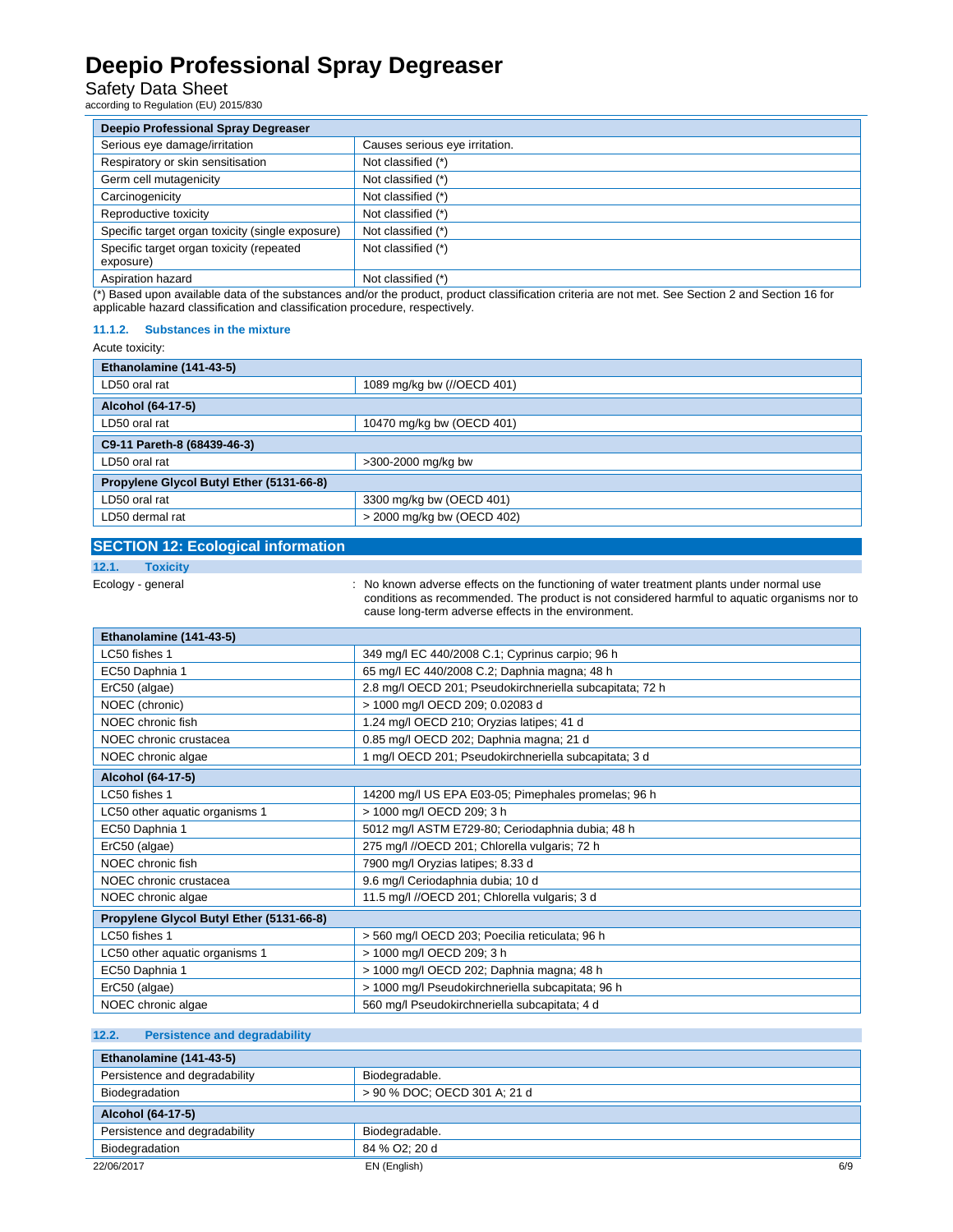Safety Data Sheet<br>according to Regulation (EU) 2015/830

| Propylene Glycol Butyl Ether (5131-66-8)                                                           |                                                                                                    |                                                                                                                                                                                                                                                                                                                                                                                                                                                                                                  |  |  |  |
|----------------------------------------------------------------------------------------------------|----------------------------------------------------------------------------------------------------|--------------------------------------------------------------------------------------------------------------------------------------------------------------------------------------------------------------------------------------------------------------------------------------------------------------------------------------------------------------------------------------------------------------------------------------------------------------------------------------------------|--|--|--|
|                                                                                                    | Persistence and degradability<br>Biodegradable.                                                    |                                                                                                                                                                                                                                                                                                                                                                                                                                                                                                  |  |  |  |
|                                                                                                    | Biodegradation                                                                                     | 90 % DOC; OECD 301 E; > 70% (10 d)                                                                                                                                                                                                                                                                                                                                                                                                                                                               |  |  |  |
| 12.3.                                                                                              | <b>Bioaccumulative potential</b>                                                                   |                                                                                                                                                                                                                                                                                                                                                                                                                                                                                                  |  |  |  |
|                                                                                                    | Ethanolamine (141-43-5)                                                                            |                                                                                                                                                                                                                                                                                                                                                                                                                                                                                                  |  |  |  |
| Log Pow                                                                                            |                                                                                                    | $-2.3$                                                                                                                                                                                                                                                                                                                                                                                                                                                                                           |  |  |  |
| Bioaccumulative potential<br>Not expected to bioaccumulate due to the low log Kow (log Kow $<$ 4). |                                                                                                    |                                                                                                                                                                                                                                                                                                                                                                                                                                                                                                  |  |  |  |
|                                                                                                    | Alcohol (64-17-5)                                                                                  |                                                                                                                                                                                                                                                                                                                                                                                                                                                                                                  |  |  |  |
| Log Pow<br>0.35                                                                                    |                                                                                                    |                                                                                                                                                                                                                                                                                                                                                                                                                                                                                                  |  |  |  |
| Bioaccumulative potential<br>Not expected to bioaccumulate due to the low log Kow (log Kow $<$ 4). |                                                                                                    |                                                                                                                                                                                                                                                                                                                                                                                                                                                                                                  |  |  |  |
| Propylene Glycol Butyl Ether (5131-66-8)                                                           |                                                                                                    |                                                                                                                                                                                                                                                                                                                                                                                                                                                                                                  |  |  |  |
|                                                                                                    | Bioaccumulative potential<br>Not expected to bioaccumulate due to the low log Kow (log Kow $<$ 4). |                                                                                                                                                                                                                                                                                                                                                                                                                                                                                                  |  |  |  |
| 12.4.                                                                                              | <b>Mobility in soil</b>                                                                            |                                                                                                                                                                                                                                                                                                                                                                                                                                                                                                  |  |  |  |
|                                                                                                    | Ethanolamine (141-43-5)                                                                            |                                                                                                                                                                                                                                                                                                                                                                                                                                                                                                  |  |  |  |
| Mobility in soil                                                                                   |                                                                                                    | 15 EPISUITE v4.1                                                                                                                                                                                                                                                                                                                                                                                                                                                                                 |  |  |  |
|                                                                                                    | Alcohol (64-17-5)                                                                                  |                                                                                                                                                                                                                                                                                                                                                                                                                                                                                                  |  |  |  |
| Mobility in soil                                                                                   |                                                                                                    | 1 QSAR PCKOCWIN v1.66                                                                                                                                                                                                                                                                                                                                                                                                                                                                            |  |  |  |
| 12.5.                                                                                              | <b>Results of PBT and vPvB assessment</b>                                                          |                                                                                                                                                                                                                                                                                                                                                                                                                                                                                                  |  |  |  |
|                                                                                                    | Deepio Professional Spray Degreaser                                                                |                                                                                                                                                                                                                                                                                                                                                                                                                                                                                                  |  |  |  |
|                                                                                                    | Results of PBT assessment                                                                          | No presence of PBT and vPvB ingredients                                                                                                                                                                                                                                                                                                                                                                                                                                                          |  |  |  |
| <b>Component</b>                                                                                   |                                                                                                    |                                                                                                                                                                                                                                                                                                                                                                                                                                                                                                  |  |  |  |
|                                                                                                    | Ethanolamine (141-43-5)                                                                            | This substance/mixture does not meet the PBT criteria of REACH regulation, annex XIII<br>This substance/mixture does not meet the vPvB criteria of REACH regulation, annex XIII                                                                                                                                                                                                                                                                                                                  |  |  |  |
|                                                                                                    | Alcohol (64-17-5)                                                                                  | This substance/mixture does not meet the PBT criteria of REACH regulation, annex XIII<br>This substance/mixture does not meet the vPvB criteria of REACH regulation, annex XIII                                                                                                                                                                                                                                                                                                                  |  |  |  |
|                                                                                                    | Propylene Glycol Butyl Ether (5131-66-8)                                                           | This substance/mixture does not meet the PBT criteria of REACH regulation, annex XIII<br>This substance/mixture does not meet the vPvB criteria of REACH regulation, annex XIII                                                                                                                                                                                                                                                                                                                  |  |  |  |
| 12.6.<br><b>Other adverse effects</b>                                                              |                                                                                                    |                                                                                                                                                                                                                                                                                                                                                                                                                                                                                                  |  |  |  |
|                                                                                                    |                                                                                                    |                                                                                                                                                                                                                                                                                                                                                                                                                                                                                                  |  |  |  |
| Other information                                                                                  |                                                                                                    | : No other effects known.                                                                                                                                                                                                                                                                                                                                                                                                                                                                        |  |  |  |
|                                                                                                    | <b>SECTION 13: Disposal considerations</b>                                                         |                                                                                                                                                                                                                                                                                                                                                                                                                                                                                                  |  |  |  |
| 13.1.                                                                                              | <b>Waste treatment methods</b>                                                                     |                                                                                                                                                                                                                                                                                                                                                                                                                                                                                                  |  |  |  |
| 13.1.1.                                                                                            | Regional legislation (waste)                                                                       | Disposal must be done according to official regulations.                                                                                                                                                                                                                                                                                                                                                                                                                                         |  |  |  |
| 13.1.2                                                                                             | Disposal recommendations                                                                           | : The waste codes/waste designations below are in accordance with EWC. Waste<br>must be delivered to an approved waste disposal company. The waste is to be kept<br>separate from other types of waste until its disposal. Do not throw waste product<br>into the sewer. Where possible recycling is preferred to disposal or incineration. For<br>handling waste, see measures described in section 7. Empty, uncleaned packaging<br>need the same disposal considerations as filled packaging. |  |  |  |
| 13.1.3                                                                                             | EURAL Waste code product                                                                           | 20 01 29* - detergents containing dangerous substances<br>15 01 10 <sup>*</sup> - packaging containing residues of or contaminated by dangerous<br>substances                                                                                                                                                                                                                                                                                                                                    |  |  |  |
|                                                                                                    | <b>SECTION 14: Transport information</b>                                                           |                                                                                                                                                                                                                                                                                                                                                                                                                                                                                                  |  |  |  |
| 14.1.                                                                                              | <b>UN number</b>                                                                                   |                                                                                                                                                                                                                                                                                                                                                                                                                                                                                                  |  |  |  |
| Not applicable                                                                                     |                                                                                                    |                                                                                                                                                                                                                                                                                                                                                                                                                                                                                                  |  |  |  |
| 14.2.                                                                                              | UN proper shipping name                                                                            |                                                                                                                                                                                                                                                                                                                                                                                                                                                                                                  |  |  |  |
| Not applicable                                                                                     |                                                                                                    |                                                                                                                                                                                                                                                                                                                                                                                                                                                                                                  |  |  |  |
| 14.3.                                                                                              | <b>Transport hazard class(es)</b>                                                                  |                                                                                                                                                                                                                                                                                                                                                                                                                                                                                                  |  |  |  |
| Not applicable                                                                                     |                                                                                                    |                                                                                                                                                                                                                                                                                                                                                                                                                                                                                                  |  |  |  |
| 14.4.                                                                                              | <b>Packing group</b>                                                                               |                                                                                                                                                                                                                                                                                                                                                                                                                                                                                                  |  |  |  |
| Not applicable                                                                                     |                                                                                                    |                                                                                                                                                                                                                                                                                                                                                                                                                                                                                                  |  |  |  |
| 14.5.                                                                                              | <b>Environmental hazards</b>                                                                       |                                                                                                                                                                                                                                                                                                                                                                                                                                                                                                  |  |  |  |
| Not applicable                                                                                     |                                                                                                    |                                                                                                                                                                                                                                                                                                                                                                                                                                                                                                  |  |  |  |
| 14.6.                                                                                              | <b>Special precautions for user</b>                                                                |                                                                                                                                                                                                                                                                                                                                                                                                                                                                                                  |  |  |  |
| Not applicable                                                                                     |                                                                                                    |                                                                                                                                                                                                                                                                                                                                                                                                                                                                                                  |  |  |  |
| 14.7.<br>Not applicable                                                                            | Transport in bulk according to Annex II of MARPOL and the IBC Code                                 |                                                                                                                                                                                                                                                                                                                                                                                                                                                                                                  |  |  |  |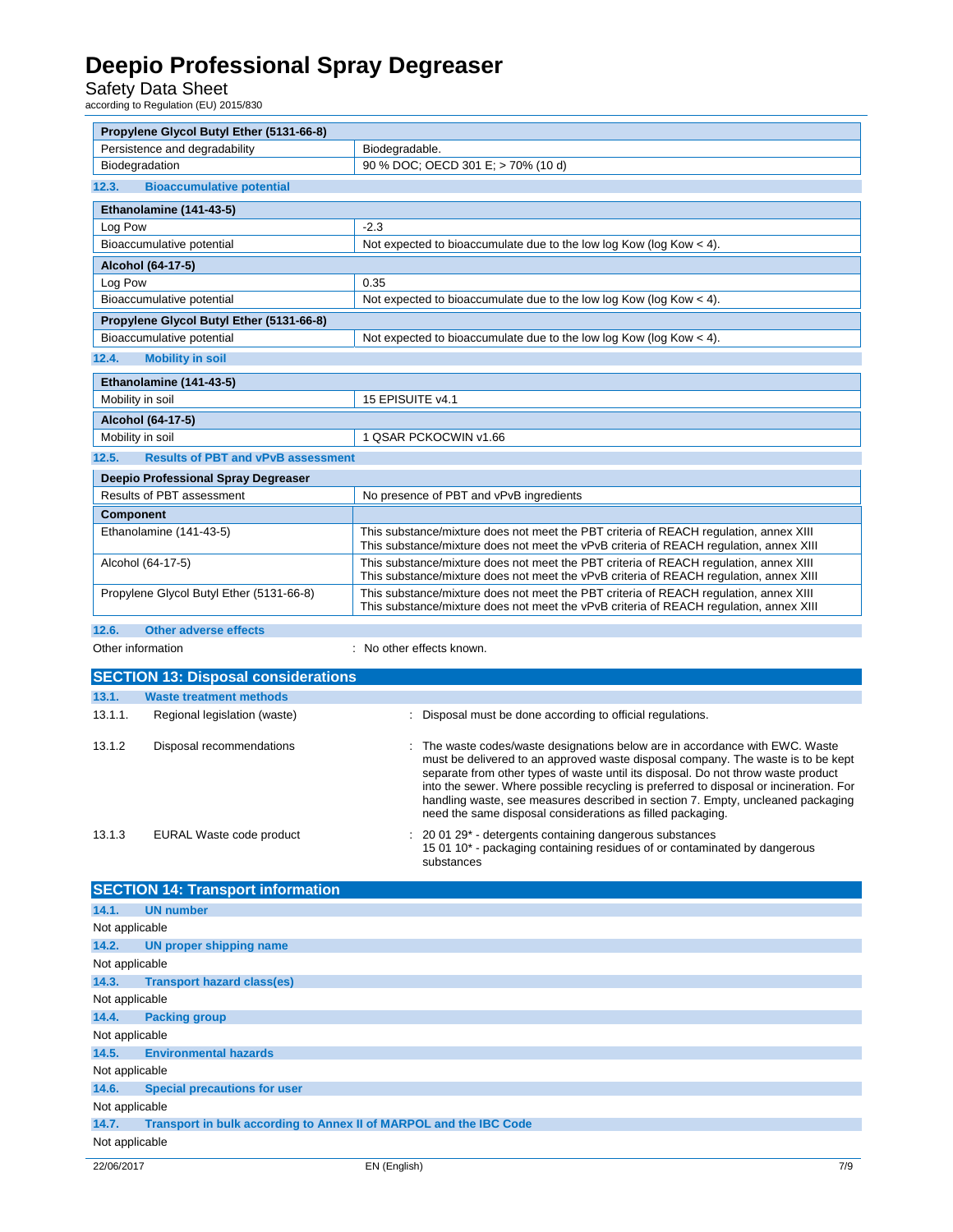Safety Data Sheet

according to Regulation (EU) 2015/830

| <b>SECTION 15: Regulatory information</b>                     |                                                                                                                                                                                                                                                                                                                                                                                                |  |  |
|---------------------------------------------------------------|------------------------------------------------------------------------------------------------------------------------------------------------------------------------------------------------------------------------------------------------------------------------------------------------------------------------------------------------------------------------------------------------|--|--|
| Ingredient label                                              | $:$ <5% Non-ionic surfactants.                                                                                                                                                                                                                                                                                                                                                                 |  |  |
|                                                               |                                                                                                                                                                                                                                                                                                                                                                                                |  |  |
| 15.1.                                                         | Safety, health and environmental regulations/legislation specific for the substance or mixture                                                                                                                                                                                                                                                                                                 |  |  |
| <b>EU-Regulations</b><br>15.1.1.                              |                                                                                                                                                                                                                                                                                                                                                                                                |  |  |
| Contains no REACH substances with Annex XVII restrictions     |                                                                                                                                                                                                                                                                                                                                                                                                |  |  |
| Contains no substance on the REACH candidate list             |                                                                                                                                                                                                                                                                                                                                                                                                |  |  |
| Contains no REACH Annex XIV substances                        |                                                                                                                                                                                                                                                                                                                                                                                                |  |  |
| CESIO recommendations                                         | : The surfactant(s) contained in this preparation complies(comply) with the biodegradability<br>criteria as laid down in Regulation (EC) No.648/2004 on detergents. Data to support this<br>assertion are held at the disposal of the competent authorities of the Member States and will be<br>made available to them, at their direct request or at the request of a detergent manufacturer. |  |  |
| Other information, restriction and prohibition<br>regulations | : Classification according to Regulation (EC) No. 1272/2008 [CLP]. Registration, Evaluation,<br>Authorisation and Restriction of Chemicals Regulation (EC) No 1907/2006. Regulation (EC)<br>No. 648/2004 of 31 March 2004 on detergents.                                                                                                                                                       |  |  |
| <b>National regulations</b><br>15.1.2.                        |                                                                                                                                                                                                                                                                                                                                                                                                |  |  |

No additional information available

| 15.2. | <b>Chemical safety assessment</b>                  |                |  |  |  |
|-------|----------------------------------------------------|----------------|--|--|--|
|       | No chemical safety assessment has been carried out |                |  |  |  |
|       | <b>SECTION 16: Other information</b>               |                |  |  |  |
| 16.1. | Indication of changes                              |                |  |  |  |
|       | Indication of changes                              | Not applicable |  |  |  |

**16.2. Abbreviations and acronyms** 

LC50: Lethal Concentration to 50 % of a test population. LD50: Lethal Dose to 50% of a test population (Median Lethal Dose). PBT: Persistent, Bioaccumulative and Toxic substance. PNEC(s): Predicted No Effect Concentration(s). vPvB: Very Persistent and Very Bioaccumulative. AND: European Agreement concerning the International Carriage of Dangerous Goods by Inland Waterways. ATE: Acute Toxicity Estimate. DNEL: Derived-No Effect Level. OEL: Occupational Exposure Limit. ADR: European Agreement concerning the International Carriage of Dangerous Goods by Road.

| Classification and procedure used to derive the classification for mixtures according to Regulation (EC) 1272/2008 [CLP]<br>16.3. |                                                                                            |                                                                   |  |
|-----------------------------------------------------------------------------------------------------------------------------------|--------------------------------------------------------------------------------------------|-------------------------------------------------------------------|--|
| Classification according to Regulation (EC) No. 1272/2008 [CLP]                                                                   |                                                                                            | classification procedure                                          |  |
| Skin Irrit, 2                                                                                                                     |                                                                                            | Calculation method                                                |  |
| Eye Irrit. 2                                                                                                                      |                                                                                            | Weight of evidence<br>Expert judgment                             |  |
| Relevant R-phrases and/or H-statements (number and full text) for mixture and substances<br>16.4.                                 |                                                                                            |                                                                   |  |
| Acute Tox. 4 (Dermal)<br>Acute toxicity (dermal), Category 4                                                                      |                                                                                            |                                                                   |  |
| Acute Tox. 4 (Inhalation: vapour)                                                                                                 |                                                                                            | Acute toxicity (inhalation: vapour) Category 4                    |  |
| Acute toxicity (oral), Category 4<br>Acute Tox. 4 (Oral)                                                                          |                                                                                            |                                                                   |  |
| Acute Tox. Not classified (Inhalation:dust, mist)                                                                                 |                                                                                            | Acute toxicity (inhalation:dust, mist) Not classified             |  |
| Aquatic Chronic 3                                                                                                                 |                                                                                            | Hazardous to the aquatic environment - Chronic Hazard, Category 3 |  |
| Eye Dam. 1                                                                                                                        |                                                                                            | Serious eye damage/eye irritation, Category 1                     |  |
| Eye Irrit. 2                                                                                                                      |                                                                                            | Serious eye damage/eye irritation, Category 2                     |  |
| Flam. Lig. 2                                                                                                                      | Flammable liquids, Category 2                                                              |                                                                   |  |
| Skin Corr. 1B                                                                                                                     | Skin corrosion/irritation, Category 1B                                                     |                                                                   |  |
| Skin Irrit. 2                                                                                                                     | Skin corrosion/irritation, Category 2                                                      |                                                                   |  |
| STOT SE <sub>3</sub>                                                                                                              | Specific target organ toxicity - Single exposure, Category 3, Respiratory tract irritation |                                                                   |  |
| H <sub>225</sub>                                                                                                                  | Highly flammable liquid and vapour                                                         |                                                                   |  |
| H302                                                                                                                              | Harmful if swallowed                                                                       |                                                                   |  |
| H312                                                                                                                              | Harmful in contact with skin                                                               |                                                                   |  |
| H314                                                                                                                              | Causes severe skin burns and eye damage                                                    |                                                                   |  |
| H315                                                                                                                              | Causes skin irritation                                                                     |                                                                   |  |
| H318                                                                                                                              | Causes serious eye damage                                                                  |                                                                   |  |
| H319                                                                                                                              | Causes serious eye irritation                                                              |                                                                   |  |
| H332                                                                                                                              | Harmful if inhaled                                                                         |                                                                   |  |
| H335                                                                                                                              | May cause respiratory irritation                                                           |                                                                   |  |
| H412                                                                                                                              | Harmful to aquatic life with long lasting effects                                          |                                                                   |  |